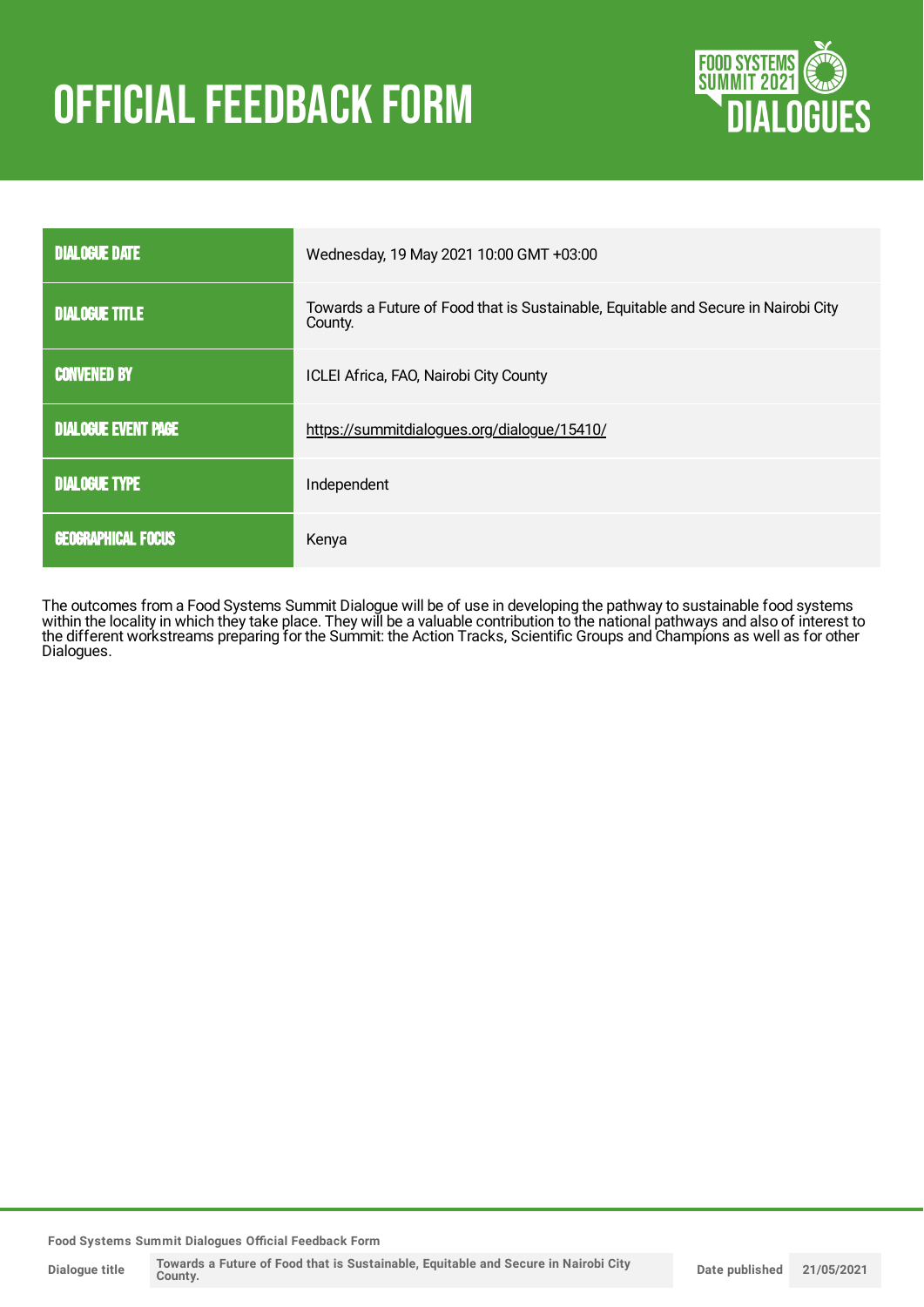## 1.PARTICIPATION



#### NUMBER OF PARTICIPANTS FROM EACH STAKEHOLDER GROUP

| Small/medium enterprise/artisan             | Workers and trade union                     |
|---------------------------------------------|---------------------------------------------|
| Large national business                     | Member of Parliament                        |
| Multi-national corporation                  | Local authority                             |
| Small-scale farmer                          | Government and national institution         |
| Medium-scale farmer                         | Regional economic community                 |
| Large-scale farmer                          | <b>United Nations</b>                       |
| Local Non-Governmental Organization         | International financial institution         |
| International Non-Governmental Organization | Private Foundation / Partnership / Alliance |
| Indigenous People                           | Consumer group                              |
| Science and academia                        | Other                                       |

**Food Systems Summit Dialogues Official Feedback Form**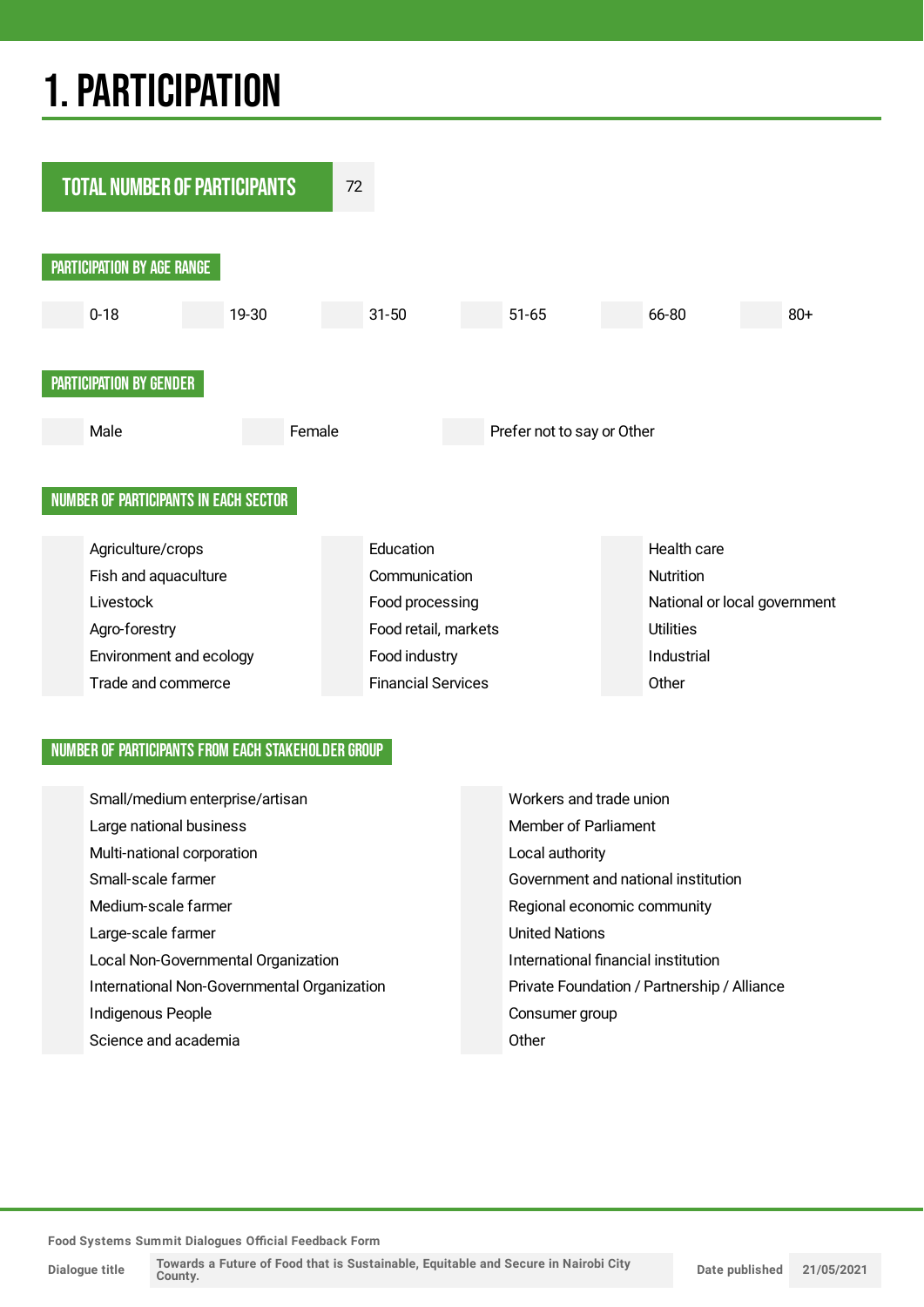## 2. PRINCIPLES OF ENGAGEMENT

HOW DID YOU ORGANIZE THE DIALOGUE SO THAT THE PRINCIPLES WERE INCORPORATED, REINFORCED AND ENHANCED?

HOW DID YOUR DIALOGUE REFLECT SPECIFIC ASPECTS OF THE PRINCIPLES?

DO YOU HAVE ADVICE FOR OTHER DIALOGUE CONVENORS ABOUT APPRECIATING THE PRINCIPLES OF ENGAGEMENT?

**Food Systems Summit Dialogues Official Feedback Form**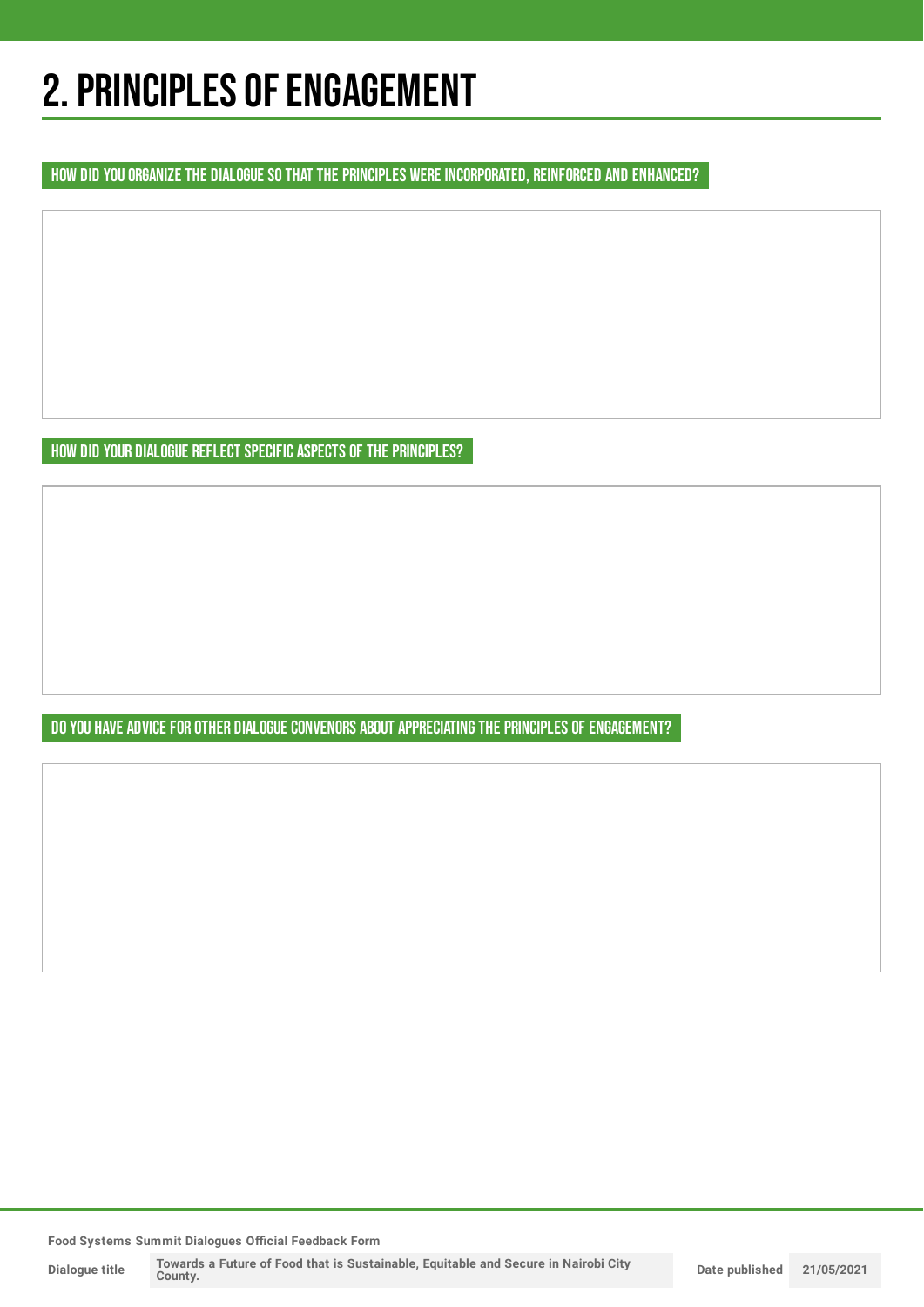## 3. METHOD

The outcomes of a Dialogue are influenced by the method that is used.

DID YOU USE THE SAME METHOD AS RECOMMENDED BY THE CONVENORS REFERENCE MANUAL?

✓ **Yes No**

**Food Systems Summit Dialogues Official Feedback Form**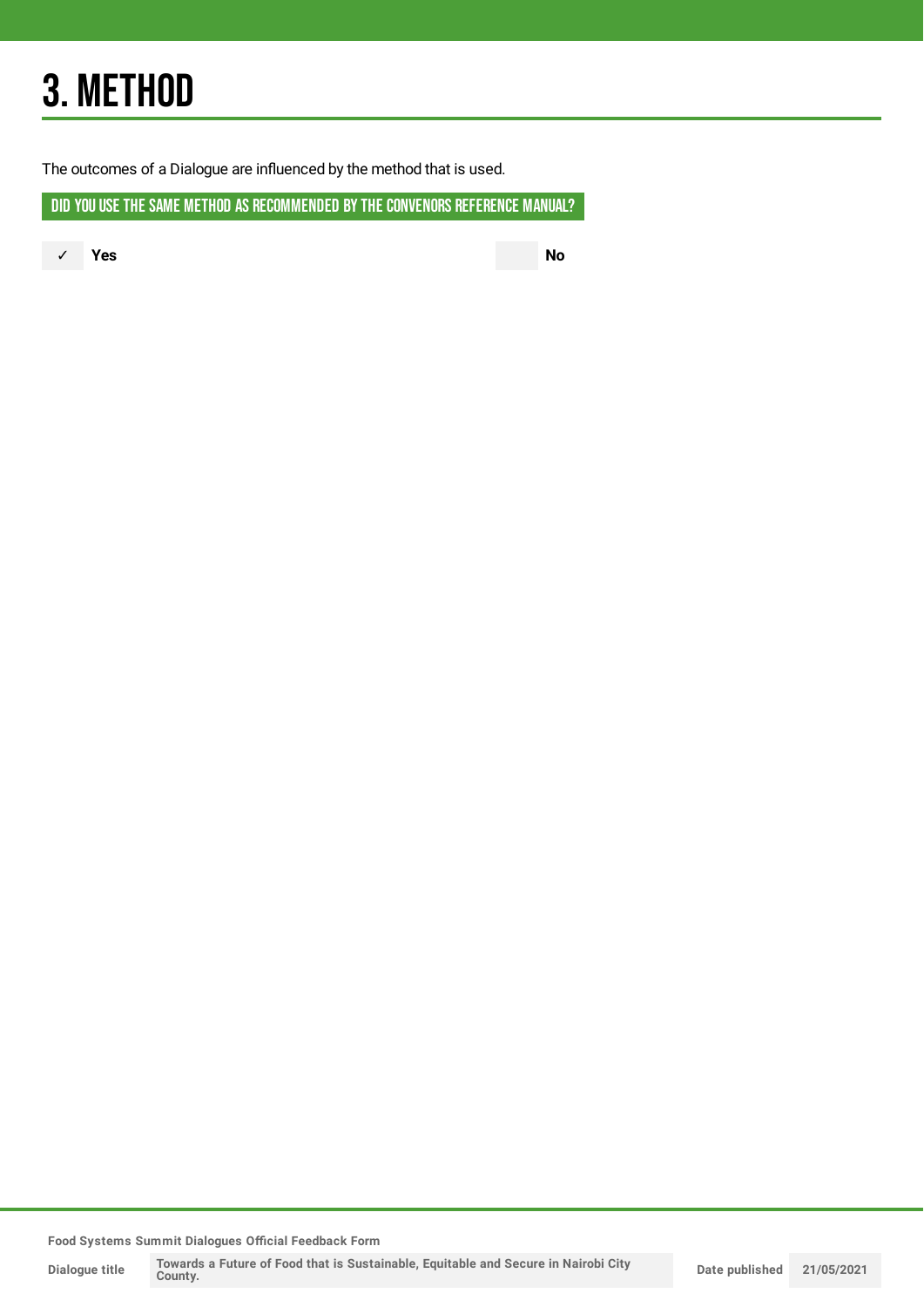## 4. DIALOGUE FOCUS & OUTCOMES

### MAJOR FOCUS

Nairobi County is developing the Nairobi City County Food System Strategy. The process of drafting the strategy started in 2017 as part of the project called: "Developing Sustainable Food Systems for Urban Areas", that was implemented jointly by FAO and the governments of the cities of Nairobi, Dhaka (Bangladesh) and Lima (Peru) ("NADHALI"). The strategic objective of the project was to enable more inclusive and efficient agricultural and food systems at local, national and international levels. The Nairobi City County Food Systems Strategy has the overall objective of attaining consistent food security for city residents while safeguarding the commercial interests of food industry entrepreneurs. Currently the draft strategy has been published for a public participation process (https://nairobi.go.ke/download/nairobi-city-county-food-system-strategy-fourth-draft/). The dialogue answered the question: can the Nairobi City County Food System Strategy achieve a future of food that is

sustainable, equitable and secure for its urban community? The discussions was guided by the specific objectives of the strategy which included:

- SO1: Increase in food production,
- SO2: Stable food supply to the city with stable incomes for players,
- SO3: Reduction of food losses
- SO4: Good welfare of food consumers.

Key Questions

- Does the vision of the Nairobi City County Food System Strategy align with the UN goals for urban communities?
- How can the strategies and actions in the Nairobi City County Food System Strategy better support this vision?
- What additional ideas, solutions, partnerships and action plans can be adopted / introduced to realize the overall objectives of a sustainable urban food system?
- How can the capacities and capabilities of Nairobi City County Government and local stakeholders be built to carry on, extend and identify opportunities to achieve an urban food system that is inclusive and resilient, including withstanding shocks such as the COVID 19?

• Have the stakeholder analysis in the Nairobi City County Food System Strategy captured all the key food systems

transformation stakeholders and their requirements / needs necessary to drive food systems transformation? • As a food systems stakeholder, how can your work contribute towards a resilient and inclusive Nairobi urban food system?

**KEYWORDS** 

#### ACTION TRACKS

|   | <b>AVIIVA IIIAVIV</b>                                                     | . |                              |              |                            |
|---|---------------------------------------------------------------------------|---|------------------------------|--------------|----------------------------|
|   | Action Track 1: Ensure access to safe and<br>nutritious food for all      |   | Finance                      |              | Policy                     |
|   | Action Track 2: Shift to sustainable<br>consumption patterns              |   | Innovation                   |              | Data & Evidence            |
|   | Action Track 3: Boost nature-positive<br>production                       |   | Human rights                 | $\checkmark$ | Governance                 |
| ✓ | Action Track 4: Advance equitable livelihoods                             |   | Women & Youth<br>Empowerment |              | Trade-offs                 |
|   | Action Track 5: Build resilience to<br>vulnerabilities, shocks and stress |   |                              |              | Environment<br>and Climate |
|   |                                                                           |   |                              |              |                            |

**Food Systems Summit Dialogues Official Feedback Form**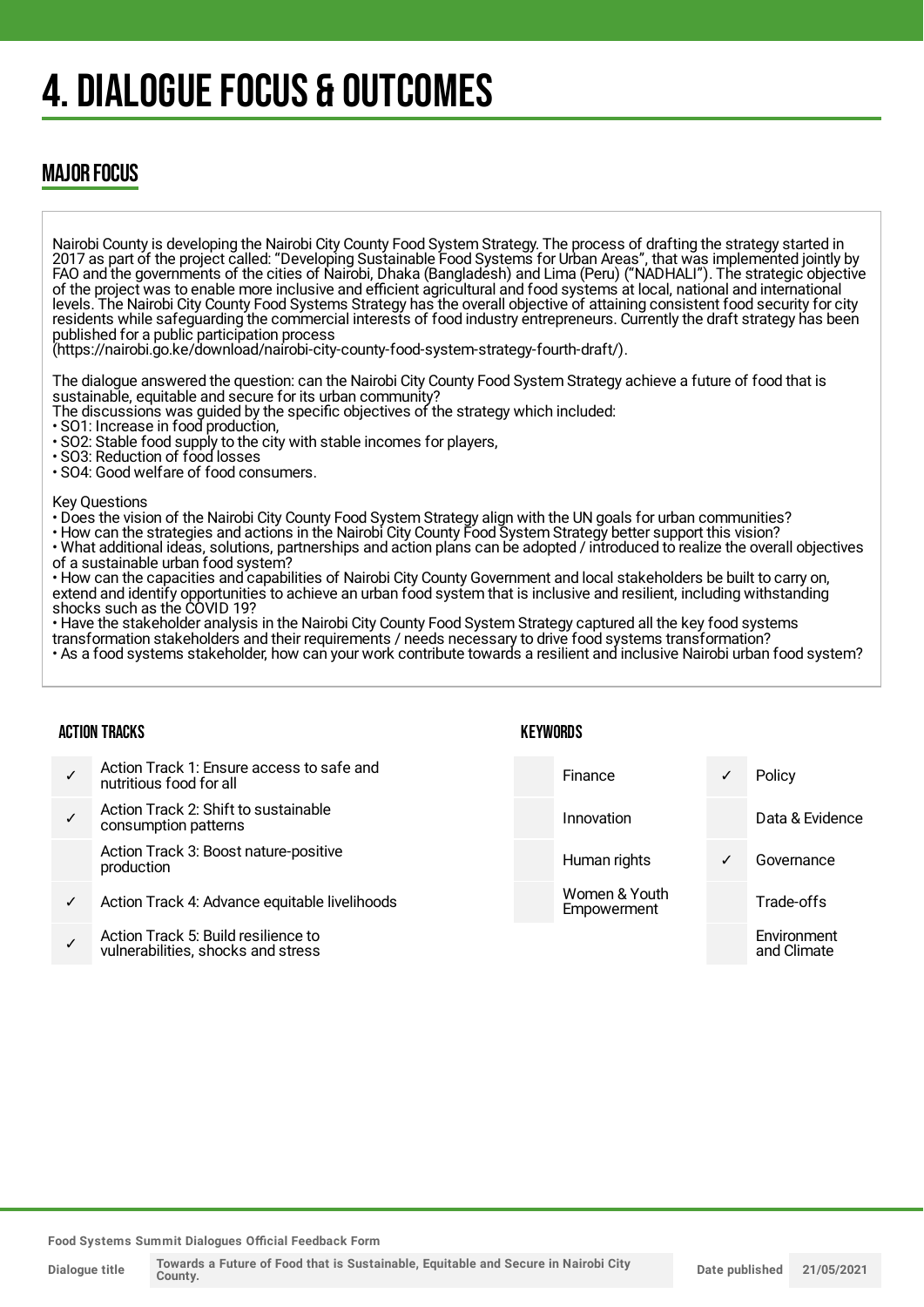### MAIN FINDINGS

It was noted that Nairobi City County produces only approximately 20% of food consumed in Nairobi and therefore it is vulnerable to shocks and stresses to the food system such as the recent lockdown regulations associated with the COVID 19 pandemic which drove up the food prices and in many ways affected the access to nutritious food. There it was noted that the county should prioritise:

• Intensifying food production within the city through incentivising small scale farmers to produce and providing the right assistance with access to finance, production technology and access to markets. In addition the opportunity of schools and institutions such as prisons, hospitals were identified as they have access to large parcels of land which could potentially be used as intensive production and education centers.

• Taking stock of the food system in Nairobi county by identifying all related activities, stakeholders and initiatives as well as going further to ensure that the right linkages are made between different stakeholders as well as incentives directed towards those that require support to build capacity.

• Zoning and territorial planning geared towards putting forward at the fore. This includes allocating and protecting spaces for agri-food related activities such as farm lands, markets, dams, etc. In addition ensuring the access of land to vulnerable urban populations such as women and urban poor.

• Driving efficiency of the food supply chains through infrastructure and technology related develops, for example, transportation systems that are agri-food friendly (e.g. trains with cold storage and well developed road network system) and fast internet for online market places.

#### ACTION TRACKS

| KEYWORDS |
|----------|
|----------|

✓ Action Track 1: Ensure access to safe and nutritious food for all ✓ Action Track 2: Shift to sustainable consumption patterns Action Track 3: Boost nature-positive production Action Track 4: Advance equitable livelihoods ✓ Action Track 5: Build resilience to Finance ✓ Policy Innovation Data & Evidence Human rights **v** Governance Women & Youth **Empowerment** Trade-offs Environment

**Food Systems Summit Dialogues Official Feedback Form**

vulnerabilities, shocks and stress

and Climate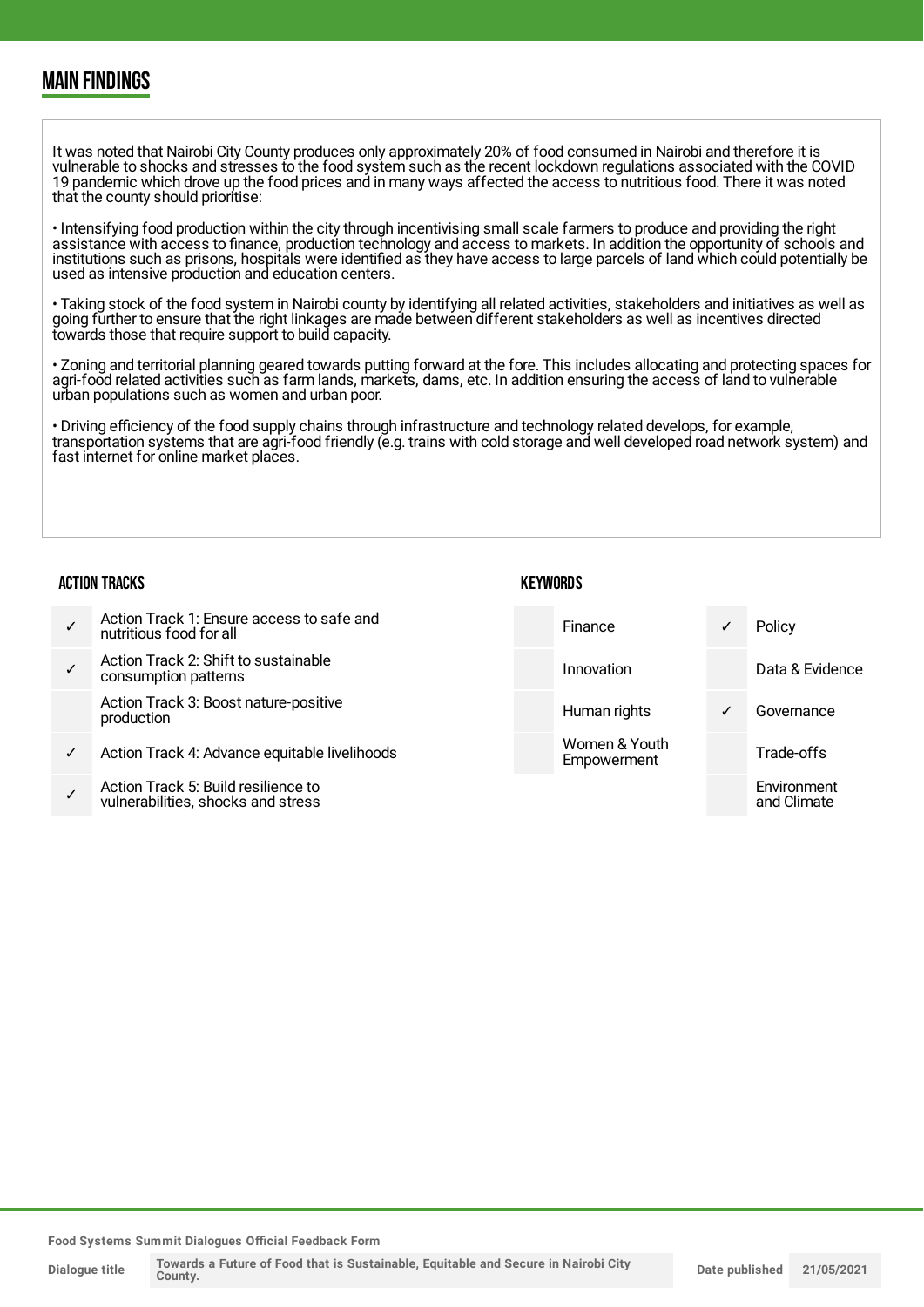Outcomes from Discussion Group 1: Does the vision of the Nairobi City County Food System Strategy align with the UN goals for urban communities? How can the strategies and actions in the Nairobi City County Food System Strategy better support this vision?

• The strategy is recognised as the first step in offering a direction but resources should be directed towards implementation and monitoring and evaluation of the strategy.

• There is alignment with SDG Goal 11 and 2, since it considers accessibility, affordability and nutritious safe food for all, including informal settlements. However, aspects of food insecurity among vulnerable populations and adaptation to climate change need to be priorities. We want to categorise the vulnerability of low income settlements into three. For the most vulnerable, we give food relief. For the moderate and low, we give food relief and enterprise support.

• Actions around sustainability and environmental regeneration need to be strongly represented in the food strategy • It was noted that there are a number of bills and regulations mentioned in the strategy, these need to align in terms of priorities. Hence there is need for more policy incoherence across the different bills mentioned in the strategy

• Beyond emphasizing food for all, the strategy needs specific actions that emphasise access to affordable healthy, safe and nutritious food for all especially the vulnerable populations beyond food aid.

• We must include SDG 12 on consumption and production patterns. We cannot always depend on food coming from out of the city region and imported food. We should encourage urban and peri-urban production within the city and the strategy should strongly express through actions on hoe this will be promoted.

#### ACTION TRACKS

| <b>KEYWORDS</b> |
|-----------------|
|-----------------|

- ✓ Action Track 1: Ensure access to safe and nutritious food for all ✓ Action Track 2: Shift to sustainable consumption patterns ✓ Action Track 3: Boost nature-positive production Action Track 4: Advance equitable livelihoods Finance ✓ Policy Innovation ✓ Data & Evidence Human rights **v** Governance Women & Youth **Empowerment** Trade-offs **Environment**
- ✓ Action Track 5: Build resilience to vulnerabilities, shocks and stress

**Food Systems Summit Dialogues Official Feedback Form**

**Dialogue title**

✓

and Climate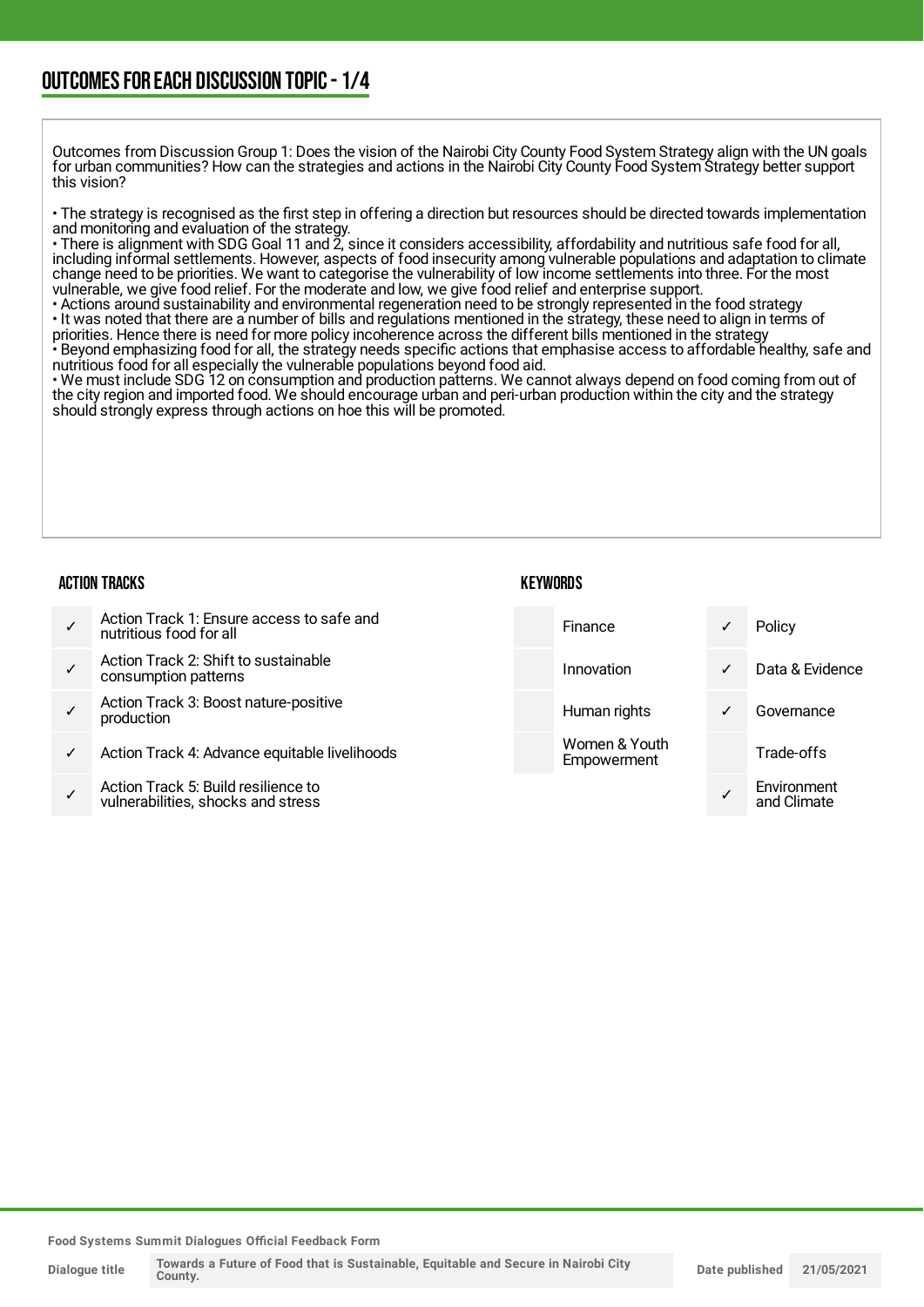### OUTCOMESFOR EACH DISCUSSION TOPIC- 2/4

Outcomes from Discussion Group 2: What additional ideas, solutions, partnerships and action plans can be adopted / introduced to realize the overall objectives of a sustainable urban food system?

• Food safety action plan – this is key especially for guiding food handling, food certification as well as food retail.

• Partnerships with urban planning and zoning departments- food production areas set aside; urban zoning to allow for farming. Architecture - city planners to mainstream open spaces for urban farming/kitchen gardens

• Inclusion of consumers in the making of the policies, strategies, guidelines. Feedback loop. Street food vendors vs their enhancers who buy the foods.

• Smallholder farmer - capacity building of urban farmers for food production in a sustainable manner. Dissemination of relevant technologies through our extension workers.

• Inclusive food systems governance - participatory processes by as many stakeholders from the start to enhance ownership. Legitimising the role of platforms such as the Food Liaison Advisory Group (FLAG), which is a multi-stakeholder platform for food governance

• Improve infrastructure, both physical and technological infrastructure, from farm lands to markets/consumers to reduce food loss, enhance waste reduction, with little/no food wasted as. For example there is an opportunity for the City to negotiate with upcoming Railway infrastructure for cold storage provision for transport of foods coming to the City.

• Food waste management. Linkages with different farmers to make use of biodegradable waste

#### ACTION TRACKS

#### **KEYWORDS**

| Action Track 1: Ensure access to safe and<br>nutritious food for all | Finance                      | ✓ | Policy          |
|----------------------------------------------------------------------|------------------------------|---|-----------------|
| Action Track 2: Shift to sustainable<br>consumption patterns         | Innovation                   | ✓ | Data & Evidence |
| Action Track 3: Boost nature-positive<br>production                  | Human rights                 | ✓ | Governance      |
| Action Track 4: Advance equitable livelihoods                        | Women & Youth<br>Empowerment |   | Trade-offs      |
| Action Track 5: Build resilience to                                  |                              |   | Environment     |

✓ Action Track 5: Build resilience to vulnerabilities, shocks and stress

**Food Systems Summit Dialogues Official Feedback Form**

**Dialogue title**

✓

and Climate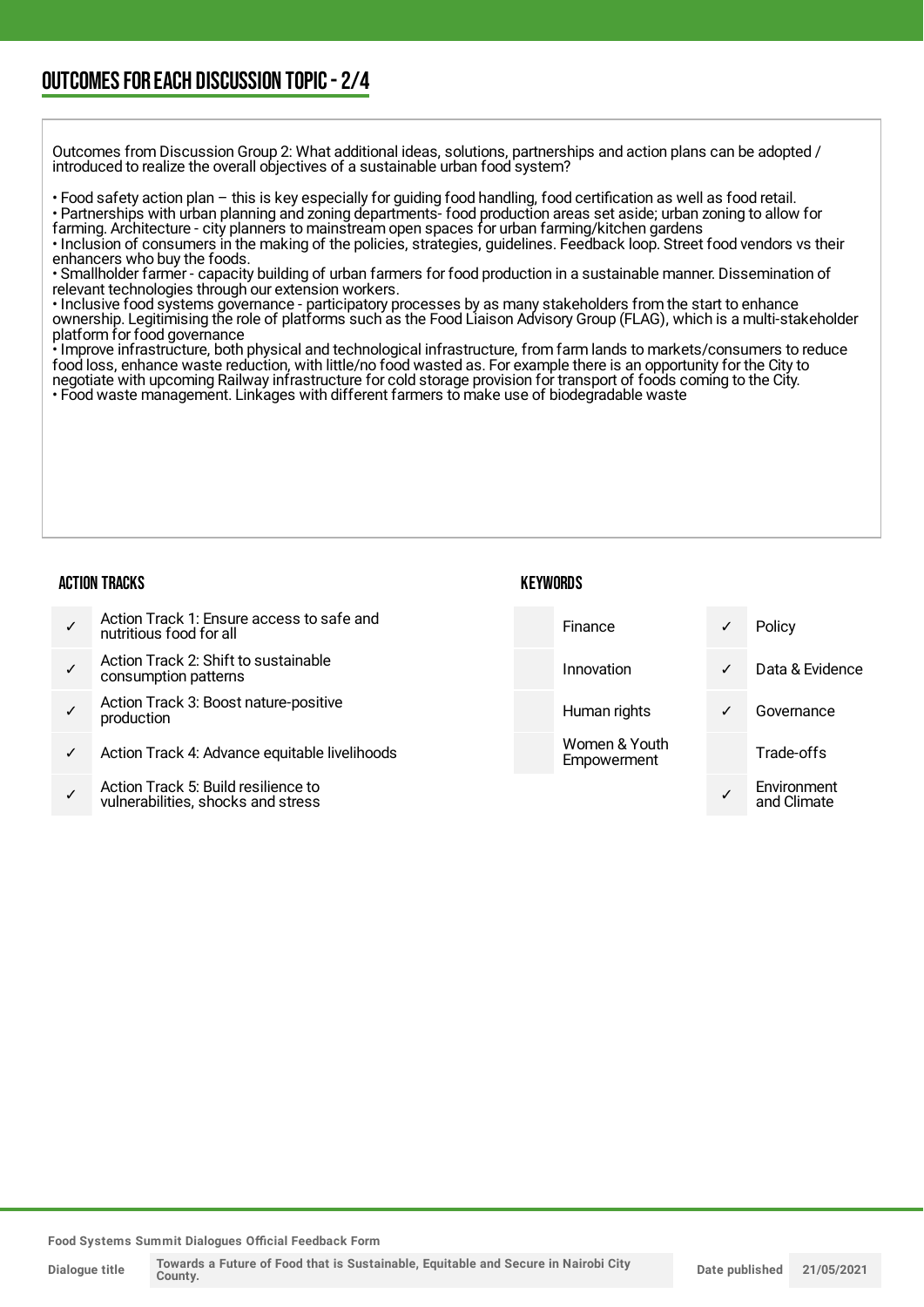Outcomes from Discussion Group 3: How can the capacities and capabilities of Nairobi City County Government and local stakeholders be built to carry on, extend and identify opportunities to achieve an urban food system that is inclusive and resilient, including withstanding shocks such as the COVID 19?

• In depth contextual analysis and mapping of the food system to Identifying capacity gaps and focus system strengthening on these key areas ( both on the supply side and demand side) as well as creating linkages where they are required. Map existing urban capacities/ actors such as highlight the number of urban farmers and their needs to provide services specific to their needs.

• Multilevel governance and coordination across departments, civil society actors, private sector actors, researchers.

Importantly partner with researchers, innovators and Implement innovation informed by research

• Zoning and territorial planning geared towards promoting the food system in urban areas through identifying areas that can be used for urban farming and encourage and support urban farmers with capacity and finances to farm and market their produce.

• Some areas of focus for capacity building and strengthening could include: Environmentally friendly, climate smart agriculture, nutrition sensitive approaches (through institutions such as schools, hospitals, and prisons), shock responsive social protection, focus on short and efficient supply chains and local production. Targeted professional development efforts including succession plan into hiring and capacity building. (This would help with attrition and losing already existing capacities, and mentor new HR capacities )

• Climate Smart Agriculture

o Extensive clean-up of rivers in Nairobi so water can be used for urban agriculture

o Country should limit clean/drinking water use to agriculture and domestic uses and avoid 'wastage' for example don't allow car washing companies to use drinking water

o Encourage urban small business to diversity their income by running small farms or holdings rearing chickens/goats/sheep (helps with shocks like COVID)

• Early warning systems:

o County to act on Food Strategy's proposed institutionalization of a food contingency plan with early warning and early action components

o Continuous monitoring of the food chain from the farmers to the consumer (surveillance) so that the food chain can be evaluated from time to time and enhance sustainability

• Shortening supply chain is key as well as ensuring that supply chains are efficient: Increasing capacities in local food production (strengthen short supply chains, urban food production, lower taxes) through:

o Household level gardens, kitchen gardens, chickens and goats to diversity food system

o County could provide more support with ground work policy implementation: e.g. extension services (support farmers: subsides for urban farmers)

o Promote food aggregation for local consumption ( investors storage)

o Promote urban planning and zoning to support local production

#### ACTION TRACKS

|   | Action Track 1: Ensure access to safe and<br>nutritious food for all      | Finance                      |              | Policy                     |
|---|---------------------------------------------------------------------------|------------------------------|--------------|----------------------------|
|   | Action Track 2: Shift to sustainable<br>consumption patterns              | Innovation                   | $\checkmark$ | Data & Evidence            |
|   | Action Track 3: Boost nature-positive<br>production                       | Human rights                 | $\checkmark$ | Governance                 |
| ✓ | Action Track 4: Advance equitable livelihoods                             | Women & Youth<br>Empowerment |              | Trade-offs                 |
|   | Action Track 5: Build resilience to<br>vulnerabilities, shocks and stress |                              |              | Environment<br>and Climate |
|   |                                                                           |                              |              |                            |

**KEYWORDS** 

**Food Systems Summit Dialogues Official Feedback Form**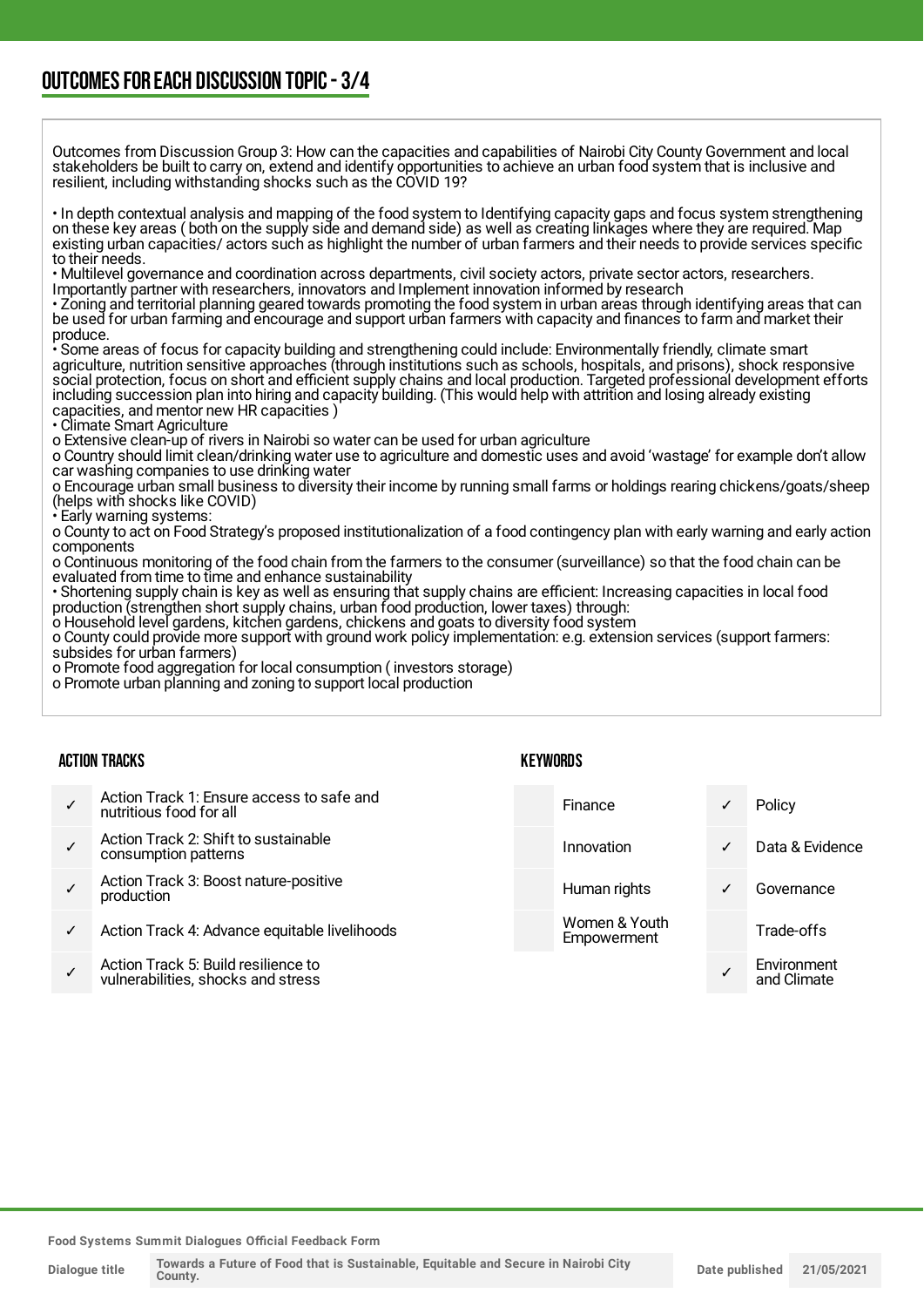### OUTCOMESFOR EACH DISCUSSION TOPIC- 4/4

Conclusions from Discussion Group 4: Have the stakeholder analysis in the Nairobi City County Food System Strategy captured all the key food systems transformation stakeholders and their requirements / needs necessary to drive food systems transformation? Which Stakeholders are key to achieving the strategy and what are their needs?

• Actors at national government, county government, private actors and donors are key in providing financial and technical resources for improvement of infrastructure such as market infrastructure and installing warehouses and cold rooms in order to handle the produce with minimal loss and waste. Programs should benefit both formal and informal actors across the food system. In addition, Private Public Partnerships (PPP) are key in ensuring access to capital and other technologies. • Mobilise and involve major and micro food players such as the small/ medium traders, industries/ companies and supermarkets in the city which are key marketing and storage food points. This will also motivate producers due to ready market available for their produce.

• Involve the financial institutions to finance food system actors' dealings in the city. Also exploring innovative finance measures or ways of organisation such as Savings and Credit Co-operatives (SACCOs) to facilitate saving and access to loans especially for small scale farmers and informal actors across the food value chain)

• Strengthen value addition and agro-processing dealers so as to minimize food loss and waste. This is through capacity building by national and local government, private consumers as well as

• Women and children who are major handlers of food. Capacity building is crucial especially on issues of nutrition and food safety.

#### ACTION TRACKS

#### **KEYWORDS**

- ✓ Action Track 1: Ensure access to safe and nutritious food for all ✓ Action Track 2: Shift to sustainable consumption patterns ✓ Action Track 3: Boost nature-positive production Action Track 4: Advance equitable livelihoods ✓ Finance ✓ Policy Innovation ✓ Data & Evidence Human rights **v** Governance Women & Youth **Empowerment** Trade-offs
- ✓ Action Track 5: Build resilience to vulnerabilities, shocks and stress

**Food Systems Summit Dialogues Official Feedback Form**

**Dialogue title**

Environment and Climate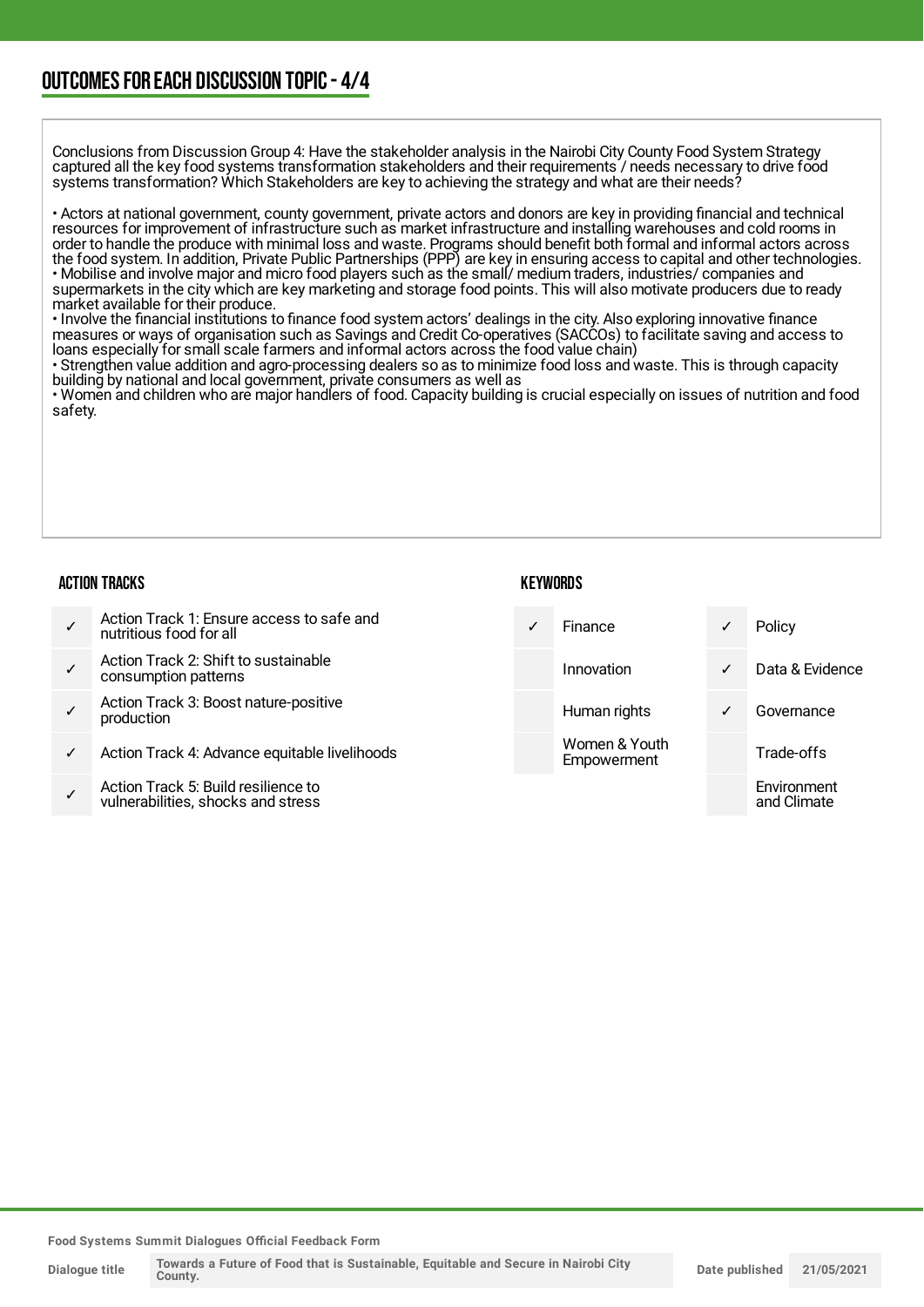### AREAS OF DIVERGENCE

N/A

#### ACTION TRACKS

Action Track 1: Ensure access to s nutritious food for all

Action Track 2: Shift to sustainable consumption patterns

Action Track 3: Boost nature-positi production

Action Track 4: Advance equitable

Action Track 5: Build resilience to vulnerabilities, shocks and stress



| safe and    | Finance                      | Policy                     |
|-------------|------------------------------|----------------------------|
| e           | Innovation                   | Data & Evidence            |
| ive         | Human rights                 | Governance                 |
| livelihoods | Women & Youth<br>Empowerment | Trade-offs                 |
|             |                              | Environment<br>and Climate |

**Food Systems Summit Dialogues Official Feedback Form**